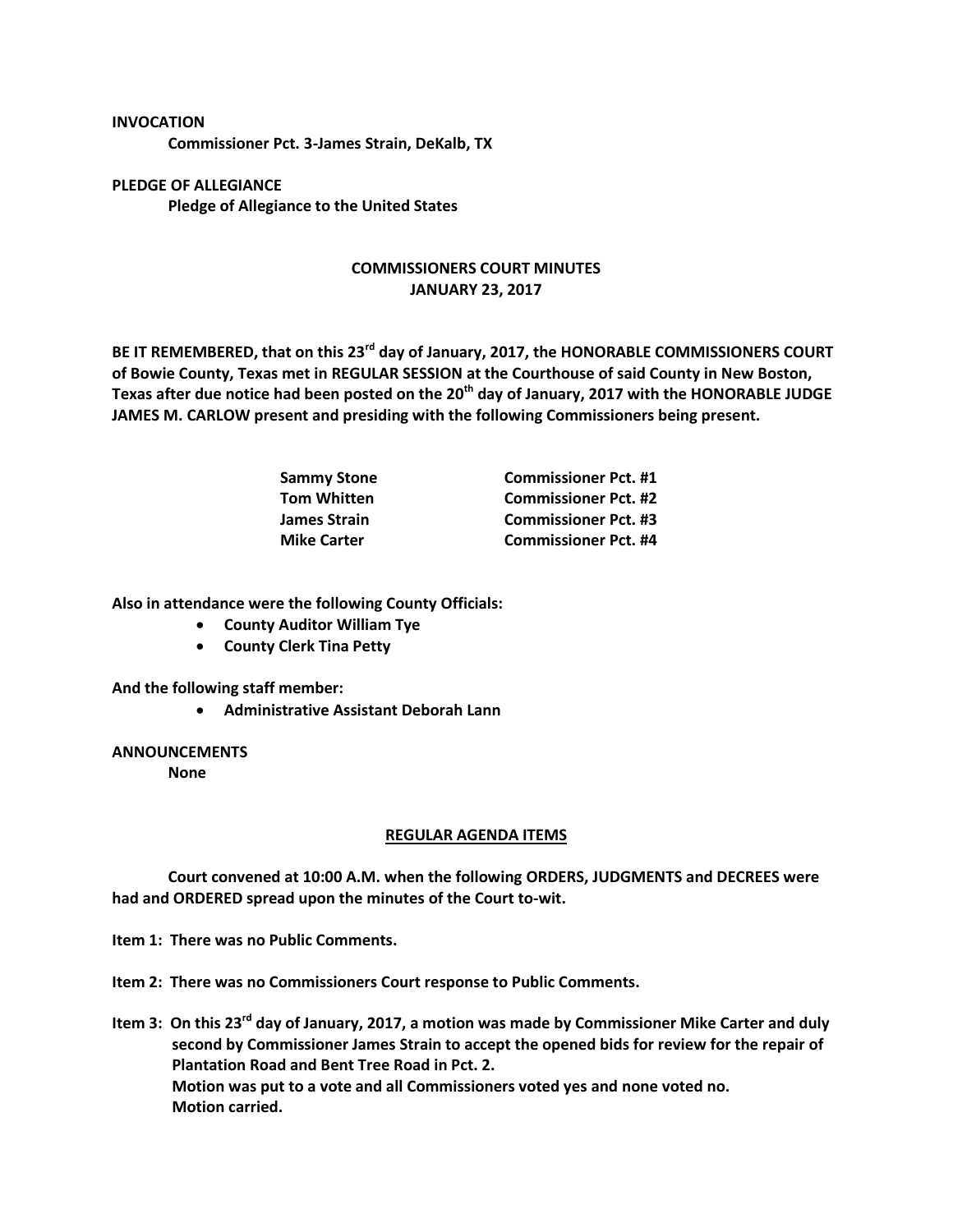**Item 4: On this 23rd day of January, 2017, a motion was made by Commissioner Sammy Stone and duly second by Commissioner Mike Carter to advertise for bids to replace the roof on the Courthouse.**

**Motion was put to a vote and all Commissioners voted yes and none voted no. Motion carried.**

- **Item 5: On this 23rd day of January, 2017, a motion was made by Commissioner Mike Carter and duly second by Commissioner Tom Whitten to declare surplus equipment. Motion was put to a vote and all Commissioners voted yes and none voted no. Motion carried.**
- **Item 6: On this 23rd day of January, 2017, a motion was made by Commissioner Mike Carter and duly second by Commissioner Tom Whitten to move forward with the Trane proposal for Energy Conservation. Motion was put to a vote and all Commissioners voted yes and none voted no. Motion carried.**
- **Item 7: On this 23rd day of January, 2017, a motion was made by Commissioner Tom Whitten and duly second by Commissioner Mike Carter to approve the Tax Assessor-Collector's transcript/certificate of education as required. Motion was put to a vote and all Commissioners voted yes and none voted no. Motion carried.**
- **Item 8: On this 23rd day of January, 2017, a motion was made by Commissioner Mike Carter and duly second by Commissioner James Strain to approve the Resolution requesting the resale of properties acquired by the Bowie Central Appraisal District. Motion was put to a vote and all Commissioners voted yes and none voted no. Motion carried.**
- **Item 9: On this 23rd day of January, 2017, a motion was made by Commissioner Mike Carter and duly second by Commissioner Sammy Stone to approve the Treasurer's Investment Report. Motion was put to a vote and all Commissioners voted yes and none voted no. Motion carried.**
- **Item 10: On this 23rd day of January, 2017, a motion was made by Commissioner James Strain and duly second by Commissioner Tom Whitten to approve the Treasurer's Monthly Report. Motion was put to a vote and all Commissioners voted yes and none voted no. Motion carried.**
- **Item 11: On this 23rd day of January, 2017, a motion was made by Commissioner Sammy Stone and duly second by Commissioner Mike Carter to approve the Bowie County Investment Policy. Motion was put to a vote and all Commissioners voted yes and none voted no. Motion carried.**